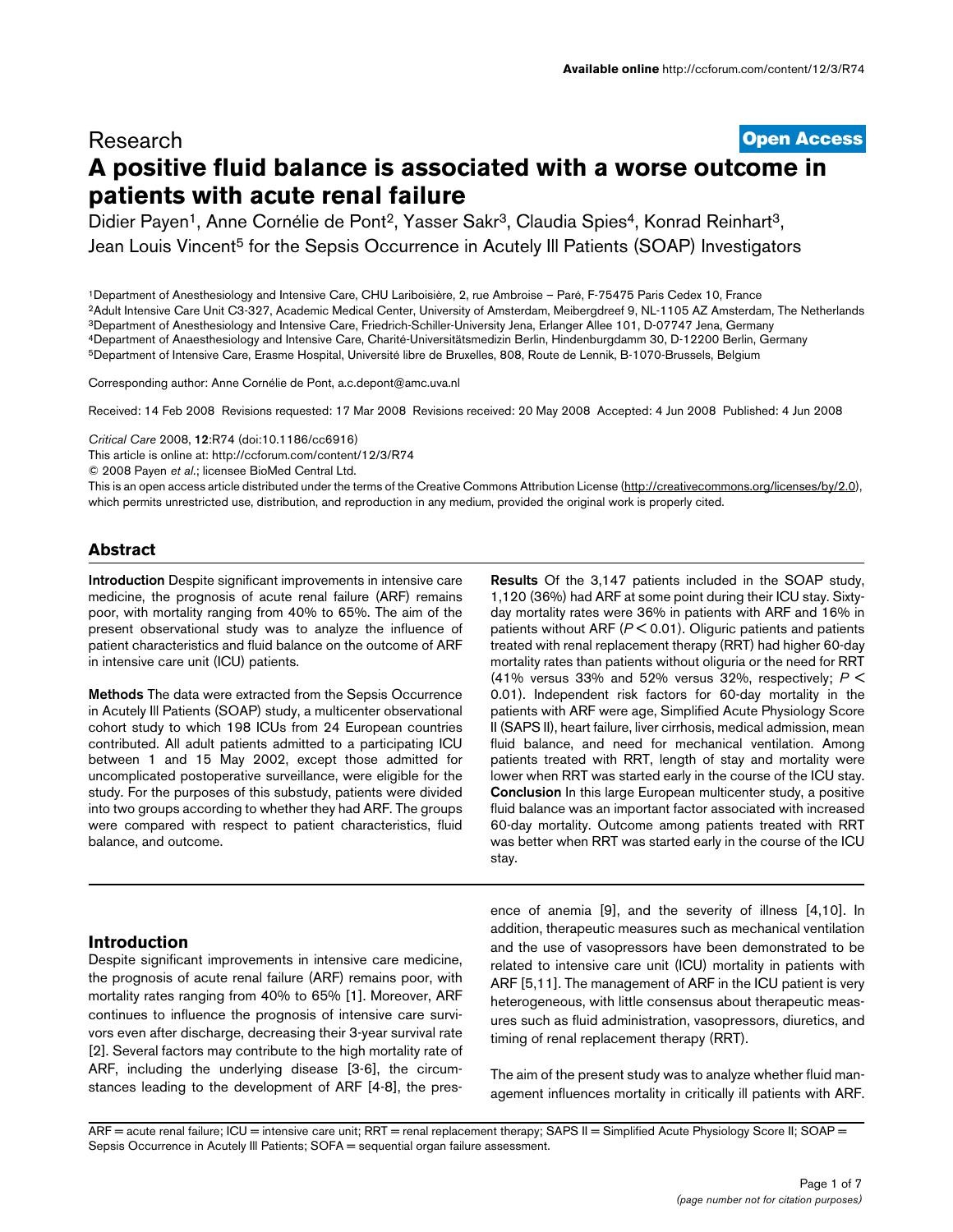To investigate this question, we used the database of the Sepsis Occurrence in Acutely Ill Patients (SOAP) study [12], a large systematic cohort study performed in European ICU patients.

## **Materials and methods Study design**

The SOAP study was a prospective multicenter observational study designed to evaluate the epidemiology of sepsis in European countries and was initiated by a working group of the European Society of Intensive Care Medicine. Details of recruitment, data collection, and management are provided elsewhere [12]. Briefly, all adult patients (>15 years old) admitted to the participating centers between 1 and 15 May 2002 were included (a list of participating countries and centers is given in the Appendix), except patients who stayed in the ICU for less than 24 hours for routine postoperative observation. Since this observational study did not require any deviation from routine medical practice, institutional review board approval was either waived or expedited in participating institutions and informed consent was not required. Patients were followed up until death, hospital discharge, or for 60 days.

### **Data collection and management**

Data were collected prospectively using preprinted case report forms. Detailed instructions, explaining the aim of the study, instructions for data collection, and definitions for several important items were available for all participants on a dedicated website before starting data collection and throughout the study period. The steering committee processed all queries during data collection. Data were entered centrally by medical personnel.

Data collection on admission included demographic data, comorbid diseases, and admission diagnosis. Considered comorbidities included the presence of insulin-dependent diabetes mellitus, chronic obstructive pulmonary disease, hematological malignancy, solid malignancy, cirrhosis, heart failure class III or IV according to the New York Heart Association definitions, and the presence of HIV infection. Clinical and laboratory data needed to calculate the Simplified Acute Physiology Score II (SAPS II) were reported as the worst value within 24 hours after hospital admission. Serum creatinine level, urine output, and fluid balance were recorded on a daily basis. A daily evaluation of organ function according to the sequential organ failure assessment (SOFA) score was performed, based on the most abnormal value for each of the six organ systems on admission and every 24 hours thereafter.

## **Definitions**

ARF was defined according to the renal SOFA score as a serum creatinine of greater than 3.5 mg/dL (310 μmol/L) or a urine output of less than 500 mL/day. Separate analyses were made in patients with early- and late-onset ARF, oliguric and non-oliguric patients, and patients treated with or without RRT. In addition, patients with early and late initiation of RRT were compared. For these analyses, early onset of renal failure was defined as ARF occurring within the first 2 days of ICU admission and late onset as ARF occurring more than 2 days after ICU admission. Oliguria was defined as a urine output of less than 500 mL per day. Initiation of RRT was defined as early when started within 2 days of ICU admission and as late when started more than 2 days after ICU admission. Mean fluid balance was calculated as the arithmetic mean of the daily fluid balance during the patient's ICU stay. Fluids taken into account were packed red blood cells, starch, dextran, gelatin, albumin, crystalloids, and tube feeds.

## **Statistical analysis**

Data were analyzed using the Statistical Package for Social Sciences (SPSS) for Windows, version 11.0 (SPSS Inc., Chicago, IL, USA). The Kolmogorov-Smirnov test was used, and histograms and normal-quantile plots were examined to verify the normality of distribution of continuous variables. Non-parametric measures of comparison were used for variables evaluated as not normally distributed. Difference testing between groups was performed using the two-tailed *t* test, Mann-Whitney *U* test, chi-square test, and Fisher exact test as appropriate. To evaluate the influence of baseline characteristics and fluid balance on 60-day mortality in the patients with ARF, we performed a multivariable Cox regression analysis. Variables considered for the Cox regression analysis included age, gender, comorbid diseases, SAPS II, SOFA score, and mean fluid balance. The Cox regression analysis was repeated separately in patients with early ARF and in those with late ARF. Colinearity between variables was excluded prior to modeling. We examined the goodness of fit of the model with residual plots. Kaplan-Meier survival curves were plotted and compared using a signed log-rank test. The multifactorial analysis of variance with repeated measures procedure was used to compare time courses of fluid balance between groups. Values are given as mean ± standard deviation or median and interquartile range if appropriate. All statistics were two-tailed and a *P* value of less than 0.05 was considered significant.

## **Results Study population**

Of the 3,147 patients enrolled in the SOAP study, 1,120 (36%) developed ARF. The baseline characteristics of patients with and without ARF are summarized in Table [1.](#page-2-0) ARF patients were significantly older, had higher SAPS II and SOFA scores, and more frequently had sepsis on admission. Even when the renal score was left out, ARF patients had a higher SOFA score on admission (Table [1\)](#page-2-0). Of the 1,120 patients with ARF, 842 (75%) had early-onset ARF (occurring within 2 days of ICU admission) and 278 (25%) had late-onset ARF (occurring more than 2 days after ICU admission).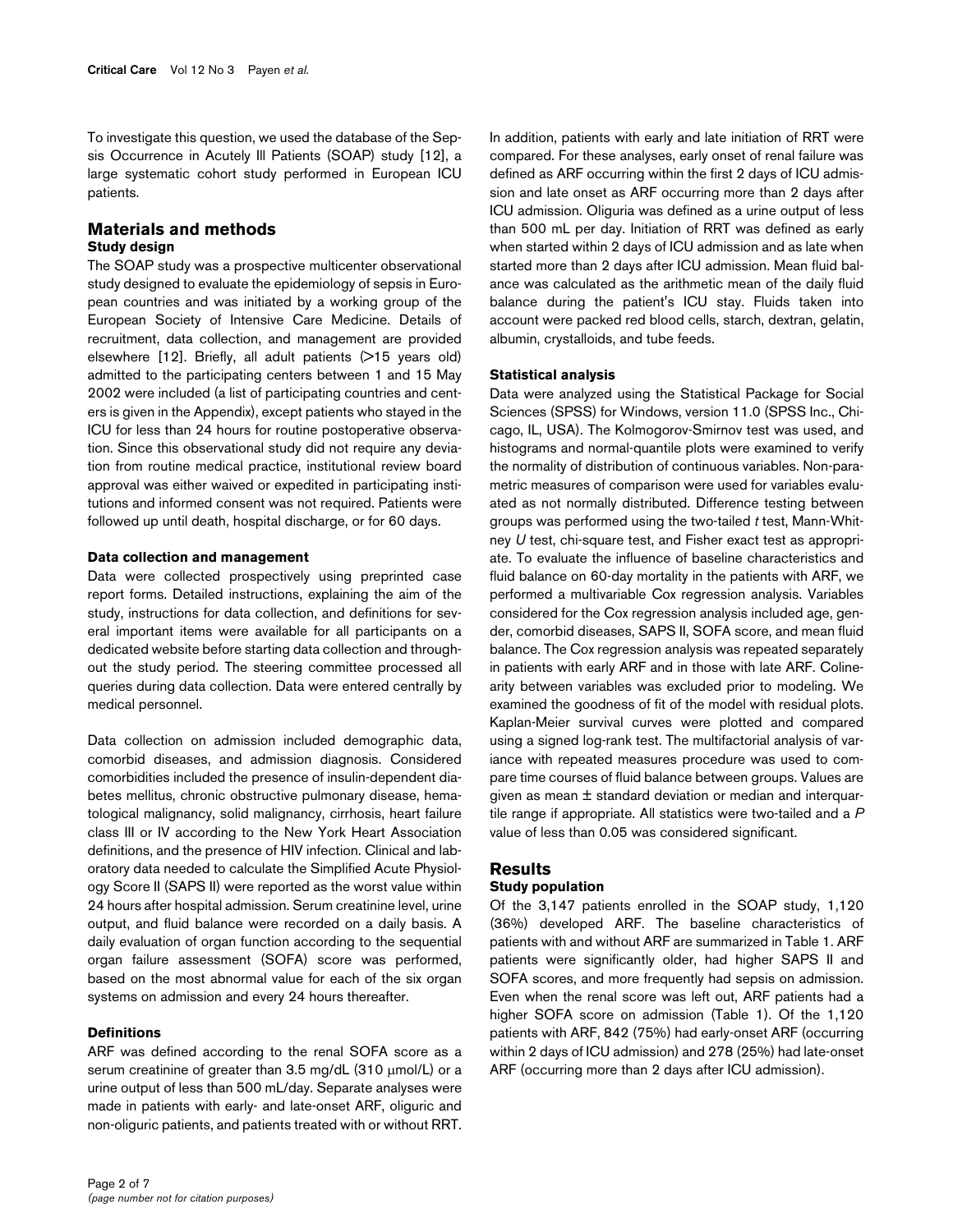## <span id="page-2-0"></span>**Table 1**

### **Baseline characteristics**

| Characteristic                                       | All patients $n = 3,147$ | No ARF n = 2,027 | $ARF n = 1,120$ | P value |
|------------------------------------------------------|--------------------------|------------------|-----------------|---------|
| Age, years                                           | $60.6 \pm 17.4$          | $59.3 \pm 18.0$  | $62.8 \pm 16.1$ | < 0.01  |
| Male gender                                          | 1,920 (61.7)             | 1,250 (62.3)     | 670 (60.6)      | 0.34    |
| SAPS II                                              | $36.5 \pm 17.1$          | $33.4 \pm 15.6$  | $42.1 \pm 18.3$ | < 0.01  |
| SOFA score on admission                              | $4(2-8)$                 | $4(1-6)$         | $6(4-9)$        | < 0.01  |
| SOFA without renal score on admission                | $4(1-6)$                 | $3(1-6)$         | $4(2-7)$        | < 0.001 |
| Vasoactive drugs                                     | 1,983 (63.0)             | 1,034 (51.2)     | 949 (84.7)      | < 0.01  |
| Mechanical ventilation                               | 2,025 (64.3)             | 1,248 (61.8)     | 777 (69.4)      | $0.01$  |
| Serum creatinine, mg/dL                              | $1.5 \pm 1.5$            | $1.0 \pm 0.5$    | $2.2 \pm 2.2$   | < 0.01  |
| Comorbid diseases, number (percentage)               |                          |                  |                 |         |
| Cancer                                               | 415 (13.2)               | 289 (14.3)       | 126 (11.3)      | 0.02    |
| Hematologic cancer                                   | 69 (2.2)                 | 39(1.9)          | 30(2.7)         | 0.17    |
| Chronic obstructive pulmonary disease                | 340 (10.8)               | 196 (9.7)        | 144 (12.9)      | < 0.01  |
| <b>HIV</b> infection                                 | 26(0.9)                  | 12(0.6)          | 14(1.3)         | 0.39    |
| Liver cirrhosis                                      | 121(3.8)                 | 73 (3.6)         | 48 (4.3)        | 0.34    |
| Heart failure                                        | 307 (9.8)                | 174 (8.6)        | 133 (11.9)      | < 0.01  |
| <b>Diabetes</b>                                      | 226 (7.2)                | 121(6.0)         | 105(9.4)        | < 0.001 |
| Category of admission diagnosis, number (percentage) |                          |                  |                 |         |
| Cardiovascular                                       | 949 (32.0)               | 573 (28.3)       | 376 (33.6)      | 0.44    |
| Respiratory                                          | 560 (18.9)               | 341 (18.0)       | 219 (20.3)      | 0.61    |
| Neurologic                                           | 485 (16.3)               | 359 (17.7)       | 126 (11.3)      | 0.62    |
| Digestive                                            | 333 (11.2)               | 206 (10.9)       | 127 (11.8)      | 0.67    |
| Trauma                                               | 181(6.1)                 | 142 (7.0)        | 39(3.5)         | 0.70    |
| Monitoring                                           | 247(8.3)                 | 167 (8.2)        | 80(7.1)         | 0.69    |
| Sepsis syndromes                                     | 777 (24.7)               | 423 (20.9)       | 354 (31.6)      | < 0.01  |
| Others                                               | 392 (12.5)               | 239 (11.8)       | 153 (13.7)      | 0.66    |
| ICU mortality, number (percentage)                   | 583 (18.5%)              | 245(12.1)        | 338 (30.2)      | < 0.01  |
| 60-day mortality, number (percentage)                | 722 (23.3%)              | 327 (16.4)       | 395 (35.7)      | < 0.01  |

Data are expressed as mean ± standard deviation, number (percentage), or median (interquartile range). ARF, acute renal failure; ICU, intensive care unit; SAPS II, Simplified Acute Physiology Score II; SOFA, sequential organ failure assessment.

## **Outcome**

Patients with ARF had higher mortality rates than patients without ARF (60-day mortality 35.7% versus 16.4%; *P* < 0.01) (Table [1\)](#page-2-0). Mortality rates in patients with early and late ARF were similar (ICU mortality: 29.2% early, 33.2% late, *P* = 0.21; 60-day mortality: 35.2% early, 37.3% late, *P* = 0.54) (Figure 1). In the Cox regression analysis, seven variables were related to 60-day mortality in the patients with ARF: age, SAPS II, heart failure, liver cirrhosis, medical admission, mean fluid balance, and mechanical ventilation (Table [2\)](#page-3-0). When patients with early- and late-onset ARF were analyzed separately, mean fluid balance was retained as an independent predictor of mortality only in the patients with early ARF. Mean

fluid balance was significantly more positive in patients with early and late ARF than in patients without ARF throughout the first 7 days of the ICU stay (Figure 2). In all ARF groups, mean fluid balance was more positive among non-survivors than among survivors (Table [3\)](#page-3-1). To analyze further the determinants of mortality and fluid balance in patients with ARF, we divided the patients into two groups according to urine output and treatment with RRT. In oliguric patients and in patients treated with RRT, mean fluid balance was significantly more positive than in non-oliguric and non-RRT patients, respectively, and mortality rates were significantly higher (Table [4\)](#page-4-0). However, oliguric patients had shorter ICU and hospital stays than nonoliguric patients, whereas patients treated with RRT had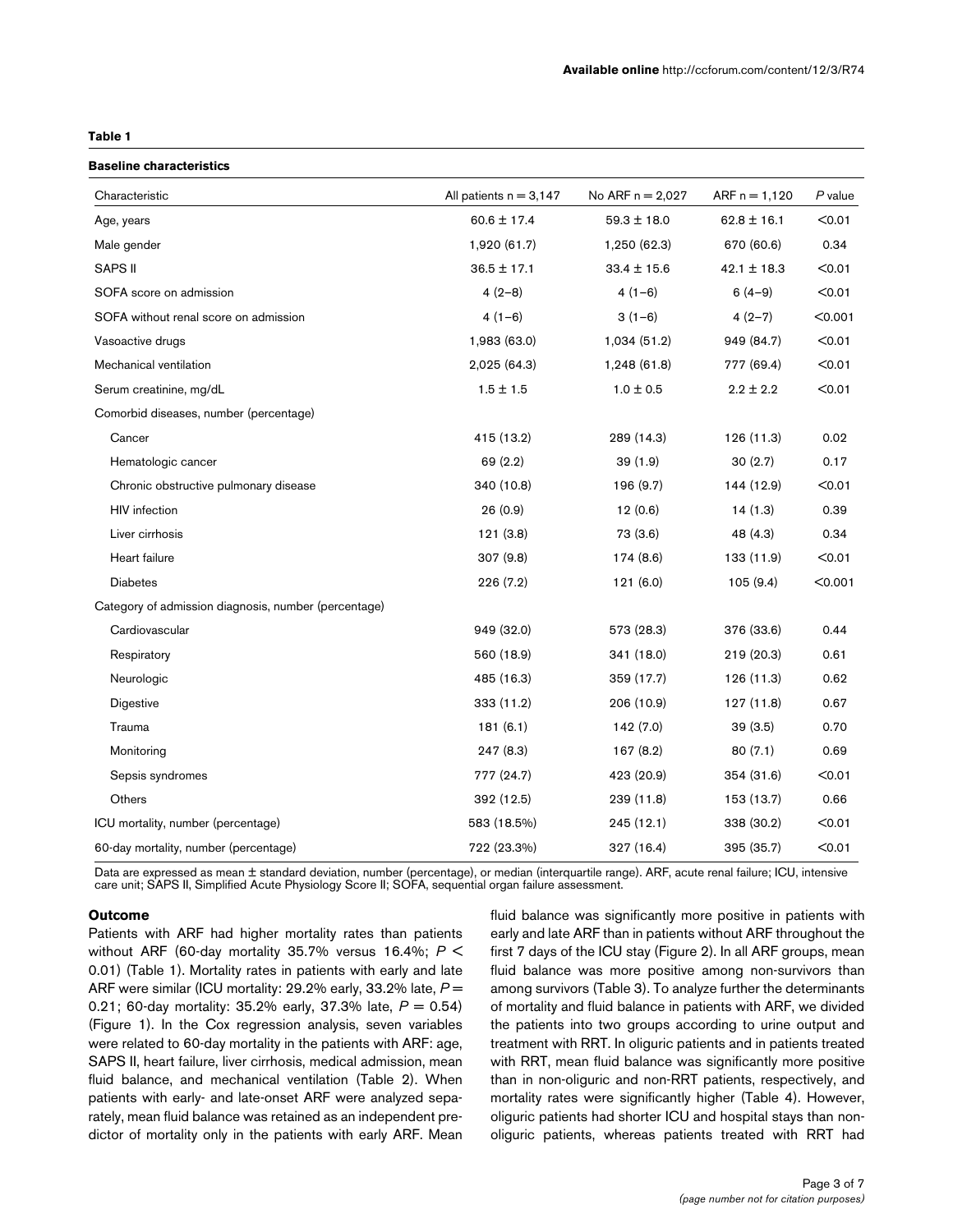### <span id="page-3-0"></span>**Table 2**

| Hazard ratios: results of multivariate Cox regression analysis for 60-day mortality in critically ill patients with acute renal failure |              |               |         |  |
|-----------------------------------------------------------------------------------------------------------------------------------------|--------------|---------------|---------|--|
| Characteristic                                                                                                                          | Hazard ratio | 95% CI        | P value |  |
| Age                                                                                                                                     | 1.02         | $1.01 - 1.03$ | < 0.001 |  |
| SAPS II (per point)                                                                                                                     | 1.03         | $1.02 - 1.04$ | < 0.001 |  |
| Heart failure                                                                                                                           | 1.38         | $1.05 - 1.81$ | 0.02    |  |
| Medical admission                                                                                                                       | 1.68         | $1.35 - 2.08$ | < 0.001 |  |
| Mean fluid balance, L/24 hours                                                                                                          | 1.21         | $1.13 - 1.28$ | < 0.001 |  |
| Mechanical ventilation                                                                                                                  | 1.55         | $1.14 - 2.11$ | < 0.001 |  |
| Liver cirrhosis                                                                                                                         | 2.73         | 1.88-3.95     | < 0.001 |  |

CI, confidence interval; SAPS II, Simplified Acute Physiology Score II.

longer ICU and hospital stays than non-RRT-treated patients. To analyze the influence of the time of initiation of RRT on outcome, we divided the RRT group into an early and a late RRT group, according to the time elapsed between ICU admission and the start of RRT. As shown in Table [5](#page-4-1), patients in the early RRT group were more severely ill on ICU admission, as reflected by higher SAPS II and SOFA scores. Despite this greater severity of illness, length of stay was shorter and mortality was lower in the group in which RRT was started early in the course of the ICU stay (Table [5\)](#page-4-1).

## **Discussion**

We studied the occurrence of ARF among patients admitted to European ICUs, except those admitted for routine postoperative surveillance, and analyzed the influence of patient characteristics and fluid balance on outcome. Patients developing ARF were older, were more severely ill, and more frequently had sepsis on admission to the ICU. Crude mortality rates were higher in patients with ARF than in those without ARF, particularly in patients with oliguria and those treated with RRT. Cox regression showed that age, SAPS II, heart failure, liver cirrhosis, medical admission, mean fluid balance, and mechanical ventilation were independently related to 60-day mortality.

A relation between a positive fluid balance and an unfavorable ICU outcome has been described before in general ICU populations. Mitchell and colleagues [13] demonstrated a decrease in ventilator and ICU days in patients treated with fluid restriction and increased diuresis compared with a wedge pressure-guided fluid protocol. Upadya and colleagues [14] demonstrated that a negative fluid balance was independently associated with weaning success in mechanically ventilated patients. In an earlier analysis of the SOAP database, Sakr and colleagues [15] demonstrated that mean fluid balance was an independent determinant of ICU outcome in patients with acute lung injury/adult respiratory distress syndrome. In patients with sepsis, the relation between a positive fluid balance and a negative outcome has also been described. Alsous and colleagues [16] demonstrated an increased mortality risk in patients failing to achieve a negative fluid balance within the first 3 days of treatment (relative risk 5.0, 95% confidence interval 2.3 to 10.9). However, the relation between fluid balance and outcome of patients with ARF has not been extensively studied. Van Biesen and colleagues [17] demonstrated that septic patients developing ARF had a higher colloid fluid loading, a higher central venous pressure, and a worse respiratory function than septic patients without ARF.

In this observational study, it was not possible to determine whether the positive fluid balance found in ARF patients was the cause or the result of a greater severity of illness, especially as resuscitation protocols were not standardized and there is considerable debate as to the optimal approach to fluid management in critically ill patients with ARF. Indeed, in a

#### <span id="page-3-1"></span>**Table 3**

### **Mean daily fluid balance among 60-day survivors and non-survivors with acute renal failure (ARF), stratified by time of onset**

| Mean fluid balance, L/24 hours                            | Survivors       | Non-survivors   | P value |
|-----------------------------------------------------------|-----------------|-----------------|---------|
| <b>ARF</b>                                                | $0.15 \pm 1.06$ | $0.98 \pm 1.50$ | < 0.001 |
| Early ARF (occurring within 2 days of ICU admission)      | $0.14 \pm 1.05$ | $1.19 \pm 1.48$ | < 0.001 |
| Late ARF (occurring more than 2 days after ICU admission) | $0.11 \pm 1.03$ | $0.39 \pm 1.40$ | 0.06    |

ICU, intensive care unit.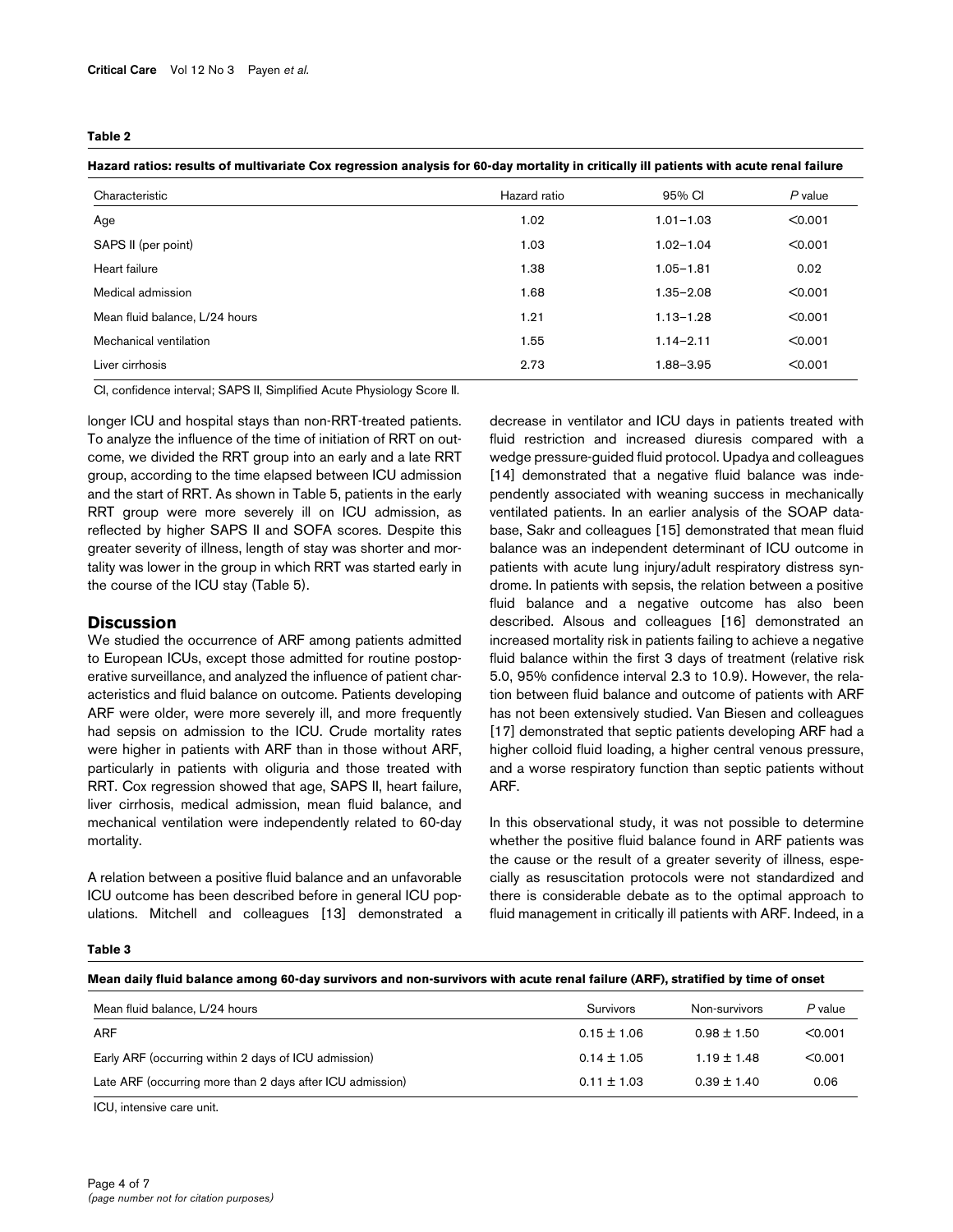## <span id="page-4-0"></span>**Table 4**

| Mean daily fluid balances and outcome among patients with acute renal failure, stratified by urine output and treatment |  |  |  |  |  |  |
|-------------------------------------------------------------------------------------------------------------------------|--|--|--|--|--|--|
|-------------------------------------------------------------------------------------------------------------------------|--|--|--|--|--|--|

| Characteristic                 | Non-oliguric $n = 572$ | Oliguric $n = 548$ | P value | No RRT $n = 842$   | $RRT n = 278$    | P value |
|--------------------------------|------------------------|--------------------|---------|--------------------|------------------|---------|
| Mean fluid balance, L/24 hours | $0.27 \pm 1.23$        | $0.62 \pm 1.33$    | < 0.01  | $0.39 \pm 1.21$    | $0.60 \pm 1.50$  | < 0.01  |
| <b>ICU</b> mortality           | 157 (27.4)             | 181 (33.0)         | 0.04    | 214(25.4)          | 124 (44.6)       | < 0.01  |
| 60-day mortality               | 181 (32.1)             | 214(39.6)          | 0.01    | 259 (31.2)         | 136 (49.5)       | < 0.01  |
| <b>ICU</b> stay                | $4.5(2.0 - 11.1)$      | $3(1.4 - 8.6)$     | < 0.01  | $2.9(1.6-6.9)$     | $8.4(3.0-19.4)$  | < 0.01  |
| Hospital stay                  | $12.7(5.5-21.0)$       | $10.3(2.3 - 22.2)$ | < 0.01  | $10.8(3.8 - 24.1)$ | $16(6.8 - 34.9)$ | < 0.01  |

Data are expressed as mean ± standard deviation, median (interquartile range), or number (percentage). ICU, intensive care unit; RRT, renal replacement therapy.

recent review, Mehta and colleagues [18] concluded that there are no established guidelines for the modulation of fluid balance by means of diuretics or RRT in patients with organ dysfunction. Although diuretics can influence fluid balance, there is no evidence that their use can alter outcome in ARF [19], and the evidence for a beneficial effect of RRT on outcome in patients with multiple organ failure is also debated [20-22]. The findings of the present study should stimulate further studies to investigate the role of fluid balance on prognosis in these patients.

Mortality rates in our study were similar in early- and late-onset ARF, which is in contrast to the findings of Brivet and colleagues [23]. In a prospective multicenter study of 360 ICU patients with ARF, these authors found a higher hospital mortality rate in patients with delayed-onset ARF compared with

initial ARF (71% versus 50%; *P* < 0.001), with an odds ratio for mortality of 2.97 (95% confidence interval 1.72 to 5.13). Brivet and colleagues reported no difference in disease severity between patients with initial and delayed-onset ARF. Patients with delayed-onset ARF even had a lower serum creatinine level (346 ± 7 versus 550 ± 19 μmol/L; *P* < 0.001). As patients with delayed-onset ARF did not have worse baseline characteristics, one could argue that therapeutic factors or complications may have contributed to the worse outcome in these patients.

Another interesting finding in the present study is that outcome among patients treated with RRT was better when RRT was started early in the course of the ICU stay. Although in the present study we studied initiation of RRT in relation to ICU admission (rather than to the onset of ARF as in most other

### <span id="page-4-1"></span>**Table 5**

| Characteristics of patients with acute renal failure, stratified by time of initiation of renal replacement therapy (RRT) |  |  |
|---------------------------------------------------------------------------------------------------------------------------|--|--|
|                                                                                                                           |  |  |

| Characteristic                        | Early RRT $n = 213$ | Late RRT $n = 65$   | $P$ value |
|---------------------------------------|---------------------|---------------------|-----------|
| Age                                   | $62.3 \pm 15.5$     | $64.6 \pm 15.0$     | 0.30      |
| Male gender                           | 126 (59.4)          | 44 (68.8)           | 0.18      |
| <b>SAPS II</b>                        | $49.7 \pm 17.5$     | $45.3 \pm 18$       | 0.04      |
| SOFA score                            | $9.2 \pm 4.1$       | $8.2 \pm 3.5$       | 0.04      |
| Mechanical ventilation                | 166 (77.9)          | 61 (93.8)           | < 0.01    |
| Type of admission                     |                     |                     |           |
| Medical                               | 87 (40.8)           | 38 (58.5)           | 0.01      |
| Surgical                              | 126 (59.2)          | 27(41.5)            | 0.01      |
| Urine output, L/24 hours              | $0.18(0.03 - 0.50)$ | $0.47(0.09 - 1.74)$ | < 0.001   |
| Creatinine, mg/dL                     | $3.99(2.57 - 6.17)$ | $3.29(2.10 - 5.00)$ | 0.06      |
| ICU stay, days                        | $6.1(2.5 - 14.8)$   | $12.2(8.0-26.5)$    | < 0.001   |
| Hospital stay, days                   | 25.0 (8.0-46.0)     | 27.0 (17.0-45.0)    | 0.10      |
| ICU mortality, number (percentage)    | 84 (39.4)           | 40(61.5)            | < 0.01    |
| 60-day mortality, number (percentage) | 94 (44.8)           | 42 (64.6)           | < 0.01    |

Data represent mean ± standard deviation, number (percentage), or median (interquartile range). ICU, intensive care unit; SAPS II, Simplified Acute Physiology Score II; SOFA, sequential organ failure assessment.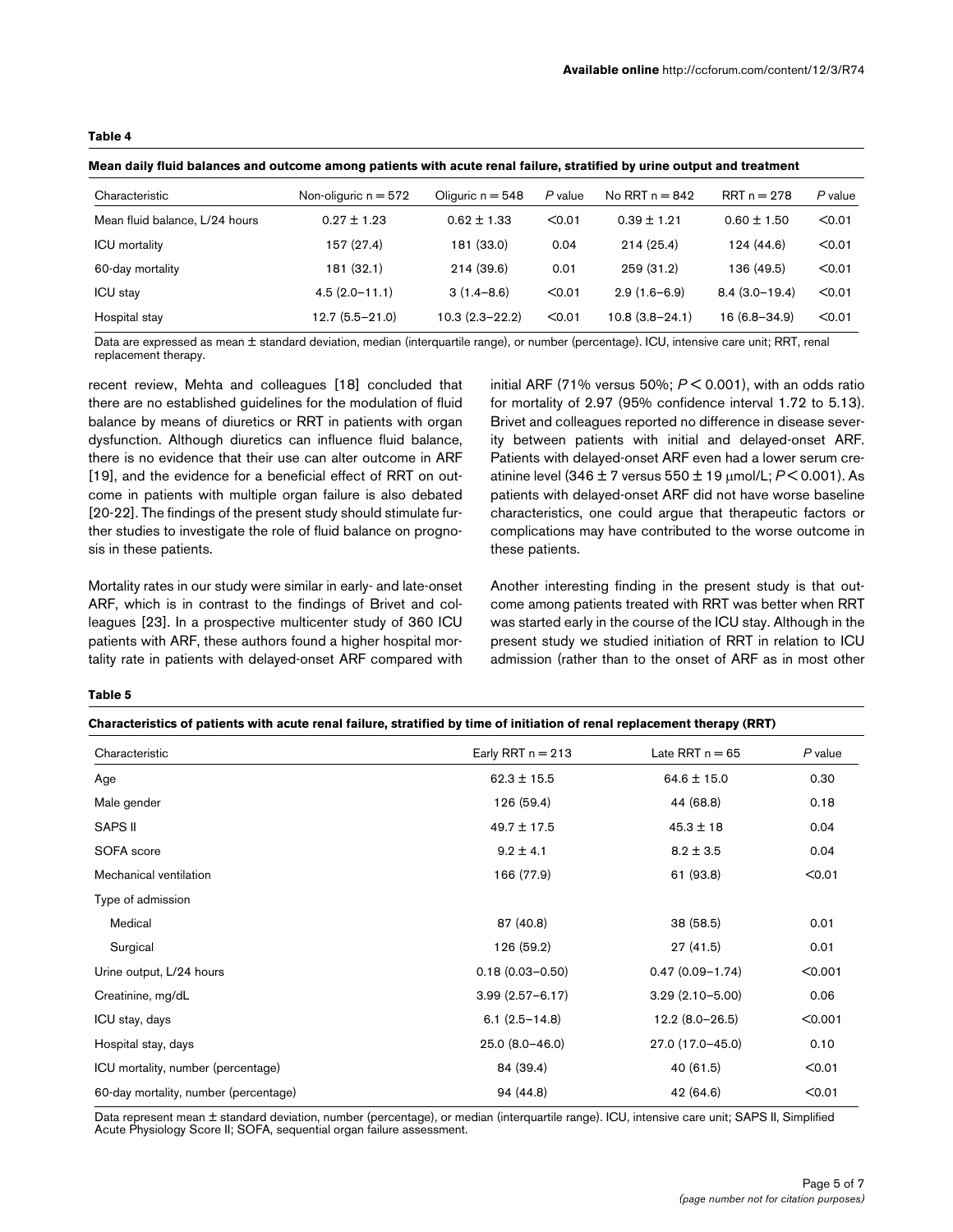

**Figure 1**

Kaplan-Meier 60-day survival curves in patients without acute renal failure (ARF) and with early- and late-onset ARF.

studies), our results do agree with the findings of several retrospective studies that suggest that early initiation of RRT may be beneficial in ARF patients [24-27]. The results of a recent prospective multicenter observational study also support our **Figure 2**



Time course of the daily mean fluid balance during intensive care unit stay in patients without acute renal failure (ARF), with early-onset ARF, and with late-onset ARF. Analysis of variance for repeated measures: \**P* < 0.05 pairwise compared with each of the two other subgroups; †*P*  < 0.05 compared with the previous time point. SEM, standard error of the mean.

findings, with late RRT (defined as being initiated more than 5 days after ICU admission) being associated with greater crude and covariate-adjusted mortality compared with early (within 2 days) or delayed (2 to 5 days) initiation of RRT [28]. However, a prospective randomized study in a mixed ICU population found no difference in survival between early (on average within 7 hours of development of ARF) and late (on average 42 hours after development of ARF) initiation of RRT [29].

## **Conclusion**

This large multicenter European observational study confirms the high mortality rate of ARF in critically ill patients. It also confirms the finding that oliguric patients and patients treated with RRT have a worse outcome. In addition, it uncovers the importance of a positive fluid balance as a strong outcome predictor in critically ill patients with ARF.

## **Key messages**

- In this large multicenter European observational study in critically ill patients, 60-day mortality rate among patients with acute renal failure (ARF) was more than twice as high as among other patients (35.7% versus 16.4%; *P* < 0.01).
- In patients with ARF, mean daily fluid balance was significantly more positive among non-survivors than among survivors  $(0.98 \pm 1.5 \text{ versus } 0.15 \pm 1.06 \text{ L}/24)$ hours; *P* < 0.001).
- Among oliguric patients and patients treated with renal replacement therapy (RRT), mean daily fluid balance was significantly more positive  $(0.62 \pm 1.33)$  versus 0.27 ± 1.23 L/24 hours; *P* < 0.01, and 0.60 ± 1.5 versus 0.39 ± 1.21 L/24 hours; *P* < 0.01) and 60-day mortality rates were significantly higher (39.6% versus 32.1%; *P* < 0.01, and 49.5% versus 31.2%; *P* < 0.01).
- Among patients in whom treatment with RRT was started early in the course of ICU admission, median length of ICU stay was significantly shorter (6.1 versus 12.2 days; *P* < 0.001) and 60-day mortality rate was significantly lower (44.8% versus 64.6%; *P* < 0.01).

## **Competing interests**

The authors declare that they have no competing interests.

## **Authors' contributions**

DP and J-LV designed the study. ACdP wrote the manuscript drafts. YS was responsible for the analysis of the data. All authors participated in the acquisition of the data and contributed in the writing and critical appraisal of the manuscript. All authors read and approved the final manuscript.